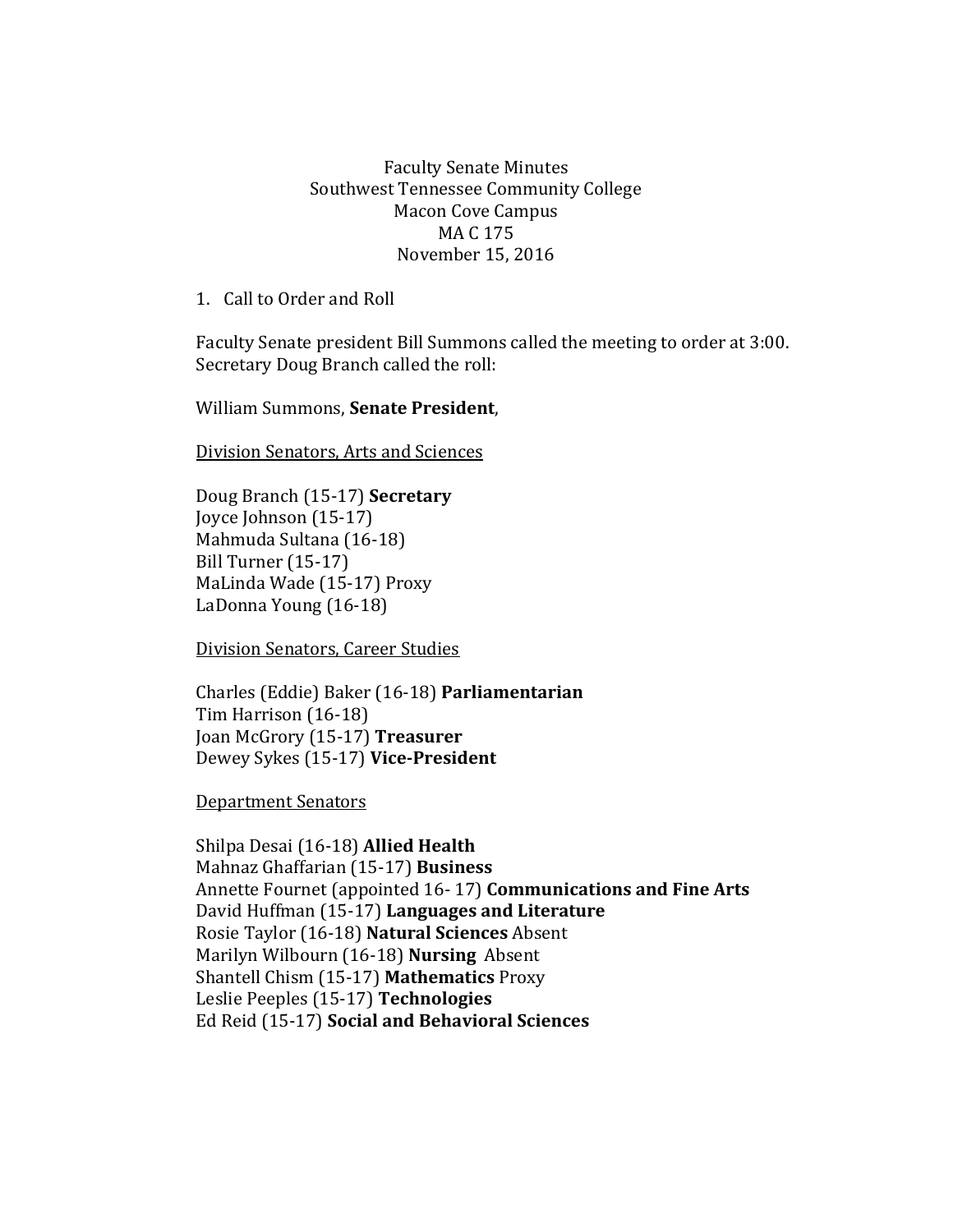2. Approval of Minutes

The body approved the minutes from the October, 2016 Faculty Senate meeting. Secretary Doug Branch will ask that those minutes be posted to the senate website.

- 3. Invited Guests
- A. Chris Ezell, vice president for academic affairs, presented a new organizational chart for the college. He also informed the senate that four new dean positions were currently being advertised and that those interested in the positions would be able to apply until about January 15. Committees of approximately ten people, consisting of Ezell, a few faculty members and chairs, possibly a staff person, and a few senior staff members would be formed to select the new deans. Once those deans are hired, it is possible that a few departments will be realigned with a goal toward making our structure compatible with the state Pathways program. This might mean combining a few departments or possibly adding a few more. Ezell does not think that realignment will involve our having fewer departments at the college. The notion, then, is that a more precise organizational chart will be created when the new deans are in place and possibly a new departmental structure formed.
- B. College president Tracy Hall, who was present as well, amplified Ezell's comments, pointing out that the new organization might involve eliminating a few older positions to make room for new ones.
- C. Ezell also discussed his vision about online course development, addressing questions that had been raised about the present program. He expressed support for the ideas of creating entire online programs, for more hybrid classes, and the notion of reducing the time, especially experienced online faculty, to implement new online courses. He further noted that Distance Education would be, in the future, a function of Faculty Support, a move which might help clarify the role of D.E.
- 4. Reports from Senate Officers and Senate Committees

Faculty Senate President Bill Summons reported that legislation allowing students to carry guns on college campuses would soon be introduced to the state legislature. Council for TBR has suggested that colleges that are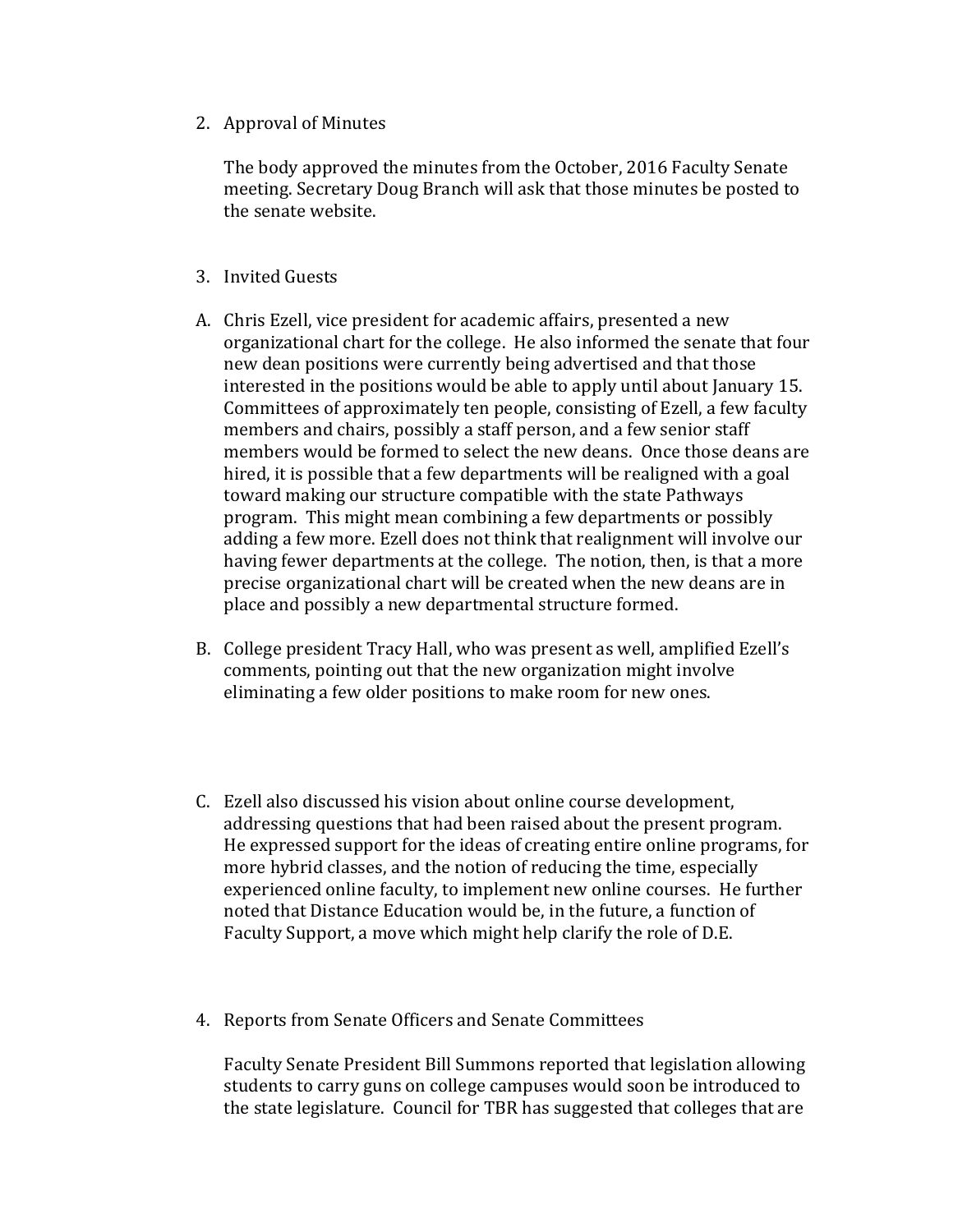against this should pass resolutions and that those resolutions would be taken to the legislature. Bill encouraged concerned senators to contact their legislators and agreed with TBR council that a resolution from the senate would be helpful.

Opposition to the main thrust of the possible legislation was unanimous in the senate.

It was moved, seconded, and passed that Bill write a resolution to this effect. Doug Branch, Tin Harrison, Eddie Baker, would look over the resolution and make suggestions before it would be sent to TBR.

- 5. Old Business
- A. Dewey Sykes, vice president, announced that Sharepoint, for faculty senate, was in service and that the leadership feedback surveys recently completed were posted. Interested faculty may log in from my.southwest.edu. Dewey will publicize the availability of the Sharepoint site.
- B. Dewey wished to discuss the awarding of "professor emeritus" status, an item that had been tabled from the previous meeting. He and others noticed that the title seems to have changed, in the catalog, from "professor emeritus" to "faculty emeritus." Dewey advocated restoring the title to "professor emeritus."

It was moved, seconded, and passed that the senate give Dewey the authority to write a letter, with the senate's imprimatur, advocating such a change. Dewey agreed to do so, Doug to add any input once the letter is written.

## 6. New Business

A. The senate chose the 2016-2017 Promotion and Tenure Committees and the Promotion and Tenure Appeals Committees, in accordance with constitutional procedures:

Promotion and Tenure Committee: Phyllis Porter, Amanda Banker, Dewey Sykes, Roma Magtoto, Joyce Johnson, Victoria Gray, Kahlil Rassy.

Promotion and Tenure Committee Alternates: Annette Fournet, Gwynne Hutton